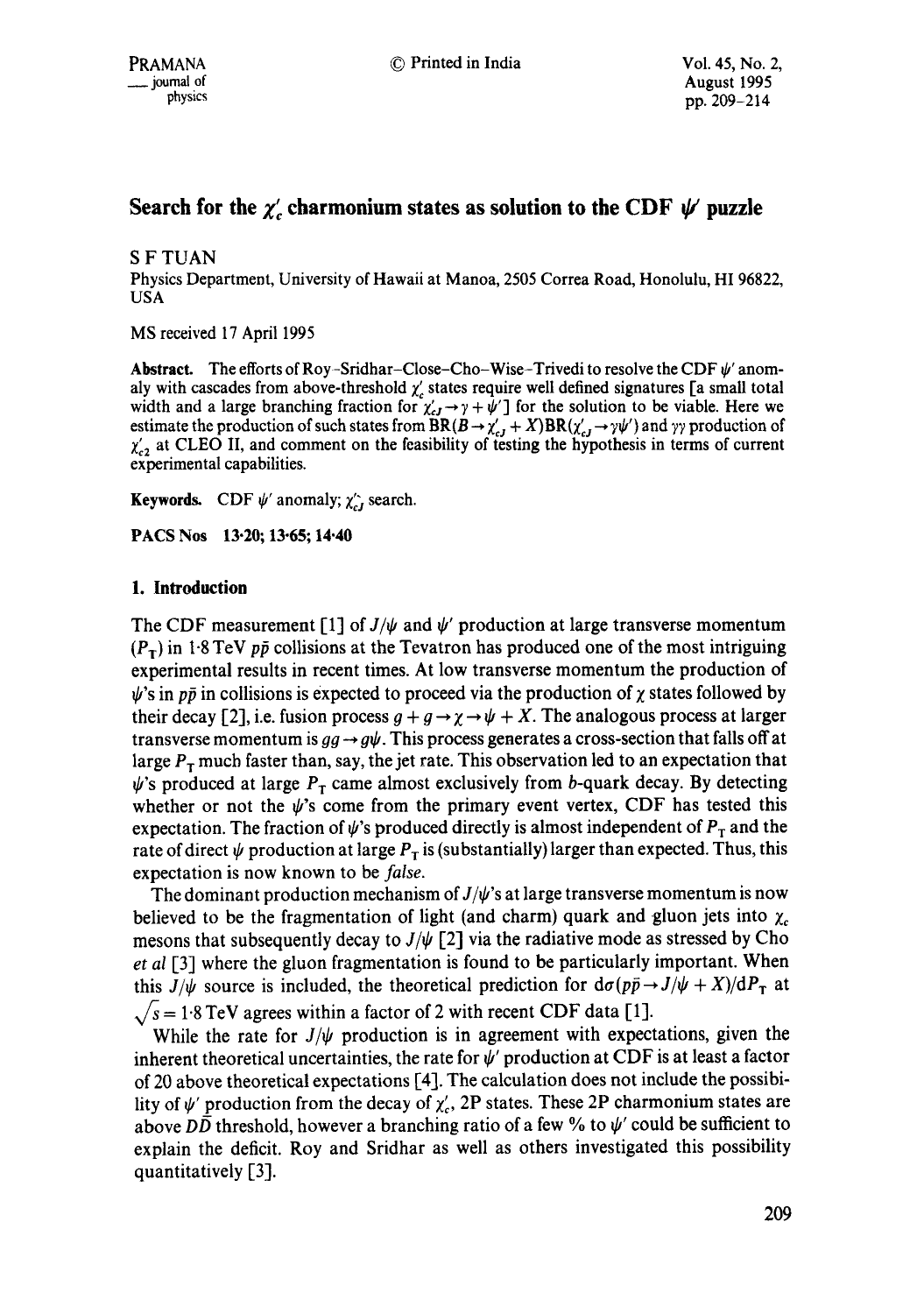#### *S F Tuan*

The basic premise is to recall that  $\psi'$  is the heaviest  $c\bar{c}$  bound state which lies below the DD threshold. Therefore,  $n = 1 \chi_{cJ}$  states cannot radiatively decay to  $\psi'$  but their  $n = 2$  counterparts can. None of these  $\chi'_{cJ}$  (or  $\chi_{cJ}$  (2P)) states which lie above the  $D\overline{D}$ threshold have been observed. Estimates of their masses yield  $M(\chi_{c0}(2P)) = 3920$  MeV,  $M(\chi_{c1}(2P) = 3950 \text{ MeV}, \text{ and } M(\chi_{c2}(2P)) = 3980 \text{ MeV}$  [5]. These mass values taken literally would kinematically allow the S-wave transitions  $\chi_{c0}(2P) \rightarrow D\overline{D}$  and  $\chi_{c1}(2P) \rightarrow$  $D^* \overline{D}$  to occur. We therefore expect that the  $J = 0$  and perhaps the  $J = 1$  excited  $\chi_{cJ}(2P)$ states will be broad and have negligible branching fractions to lower  $c\bar{c}$  bound states. However, angular momentum and parity considerations require the analogous decay  $\chi_{c2}(2P) \rightarrow D\overline{D}$  and  $\chi_{c2}(2P) \rightarrow D^* \overline{D}$  for the  $J = 2$  state to proceed via  $L = 2$  partial waves. Although we cannot readily compute by how much these D-wave decays will be suppressed, it is possible that the branching fractions for  $\chi_{c2}(2P)$  states to charmonium states below DD threshold could be significant. Close [3] suggests that the  $\chi_{c1}(2P)$  may also have suppressed hadronic widths due to quantum numbers or nodes in form factors manifested in decays near threshold, e.g. since  ${}^3P_1 \rightarrow \overline{D}D^*$  is near threshold the S- and D-waves present are affected by radial wave function nodes which can conspire to reduce the width. Hence in § 2 below we will consider the search for both  $\chi_{c1}(2P)$  and  $\chi_{c2}(2P)$ . Although the  ${}^{1}D_2$  and  ${}^{3}D_2$  charmonium states may be present in the CDF data and detectable, they are unlikely to explain the  $\psi'$  (3685) enhancement. For instance [3]  ${}^1D_2$ production is suppressed, and it is expected to have a very small branching ratio to  $\psi'$ .

On a quantitative basis Page [6] has calculated the total widths of radial  $\chi'_{cJ}$  states and found that they could be as small as 1-5 MeV. We need an estimate of the branching ratio BR( $\chi'_{cI} \rightarrow \gamma + \psi'$ ). A very rough estimate [7] can be obtained using the known experimentally measured branching ratio  $BR(\chi_{b2}(2P) \to \Upsilon(2S) + \gamma) \approx 16\%$  [8] as follows:

$$
BR(\chi_{c2}(2P) \to \gamma \psi') = \left(\frac{Q_c}{Q_b}\right)^2 \left(\frac{k_c}{k_b}\right)^3 BR(\chi_{b2}(2P) \to \gamma \Upsilon(2S)) \frac{\Gamma_{\text{tot}}(\chi_{b2}(2P))}{\Gamma_{\text{tot}}(\chi_{c2}(2P))} \tag{1}
$$

Here  $(Q_c/Q_b)^2 = (4/9)/(1/9) = 4$ , and  $(k_c/k_b)^3$  is the modification due to  $E_1$  phase space; there will be some changes due to the actual size of  $b\bar{b}$  relative to that of  $c\bar{c}$  but this will be a factor of 2 or 3 and the estimate (1) may not be accurate to better than a factor of 5 to 10 anyway. For instance, taking  $M(\chi_{c2}(2P)) = 3980 \text{ MeV}$  and  $\Gamma_{tot}(\chi_{b2}(2P)) \approx \Gamma_{tot}(\chi_{c2}(2P))$  gives  $BR(\chi_{c2}(2P) \to \gamma + \psi') \approx 100\%$ ! Thus the value  $BR(\chi_{c2}(2P) \rightarrow \gamma + \psi') \approx 10\%$  suggested by Roy and Sridhar [3] is by no means unreasonable. Another back of the envelope ansatz [7] is to take the  $1P \rightarrow 1S$ charmonium data and *assume* the  $2P \rightarrow 2S$  overlaps will have the same order of magnitude, then  $B(\chi_{c2}(2P) \to \gamma + \psi') \approx B(\chi_{c2}(1P) \to \gamma + J/\psi) = 13.5\%$ , with a measured  $\Gamma_{c2}(1P)$  full width = 2 MeV [8]. Hence if one of the  $\chi_{cI}(2P)$  states is calculated to have a total width in the range 1 MeV to 5 MeV [6], a branching ratio  $B(\chi_{c1}(2P) \rightarrow$  $\gamma + \psi'$  > 5% can be expected (a value in the range 5-10% would be needed to explain the CDF  $\psi'$  anomaly [1,3]). To summarize, the result is that, in order of magnitude, one expects the radiative transition to be  $O(100 \text{ KeV})$  and hence the BR is  $O(1-10\%)$  if the hadronic width is  $O(10-1 \text{ MeV})$ . It would be surprising if the branching ratio is less than 1% or much greater than 10%. To give an adequate spread for illustration, we shall take in § 2,

$$
BR(\chi_{cJ}(2P) \to \gamma + \psi(2S)) = 1, 5, 10\%.
$$
 (2)

#### **210 Pramana- J. Phys., Vol. 45, No. 2, August 1995**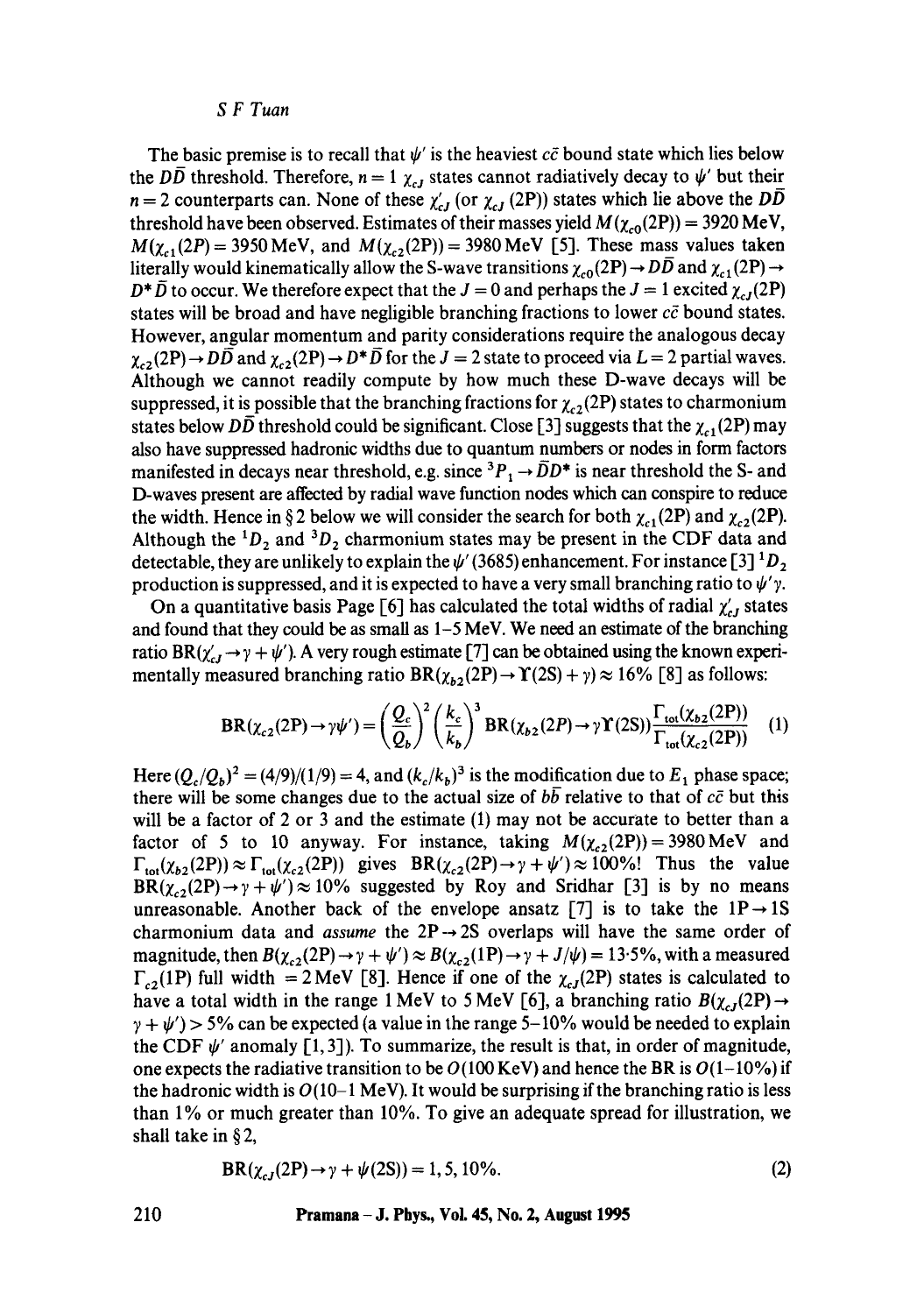$\chi'_{c}$  Charmonium states as solution to the CDF  $\psi'$  puzzle

### **2. Search method for**  $\chi'_{cl}$  **states**

The optimal method for accumulation of  $\chi'_{cJ}$  events at CLEO II is to take advantage of the inclusive decays of B mesons to charmonium. Hence we seek to estimate

$$
B_J \equiv \text{BR}[B \to \chi'_{cJ} + X] \text{BR}[\chi'_{cJ} \to \gamma \psi'].
$$
 (3)

The branching ratio BR  $[B \rightarrow \chi'_{cf} + X]$  is given by Bodwin *et al* [9] as

$$
R(\chi_{cJ}) \times 10.7\% \times |R'_{\chi_c}(0)/R'_{\chi_c}(0)|^2 \tag{4}
$$

where  $R(\chi_{cJ}) = \Gamma(b \to \chi_{cJ} + X)/\Gamma(b \to e^- \bar{\nu}_e + X)$ , 10-7% is the observed semileptonic branching ratio for the B meson, and multiplicative last term  $|R'_{\chi}(0)/R'_{\chi}(0)|^2$  is Braaten's correction factor [10] for estimating BR( $B \to \chi' + X$ ) from BR( $B \to \chi + X$ ). The derivatives of the wave functions at the origin can be obtained from potential models. This procedure is certainly correct for the color-singlet matrix element (the  $c\bar{c}$  contribution) and it may also be correct for the color-octet matrix element (the  $c\bar{c}g$  contribution) if the latter is dominated by the radiation of soft gluons from the  $c\bar{c}$  state. Whether or not this is the case remains to be seen  $[10]$ .

The expression  $R(\chi_{cJ})$  in (4) is given in terms of the non-perturbative parameters  $H_1$  and  $H'_8$  (proportional to the probabilities for a  $c\bar{c}$  pair in a color-singlet P-wave and a color-octet S-wave state, respectively, to fragment into a color-singlet P-wave bound state) and takes the following form [9]

$$
R(\chi_{c1}) \cong 12.4(2C_{+} - C_{-})^{2} H_{1}/M_{b} + 9.3(C_{+} + C_{-})^{2} H_{8}'(M_{b})/M_{b}
$$
  

$$
R(\chi_{c2}) \cong 15.3(C_{+} + C_{-})^{2} H_{8}'(M_{b})/M_{b}.
$$
 (5)

Here  $C_+$  and  $C_-$  are Wilson coefficients that arise from evolving the effective 4-quark interactions mediated by the W boson from the scale  $M_W$  down to the scale *M<sub>b</sub>*. Numerically  $C_{+}(M_b) \approx 0.87$ ,  $C_{-}(M_b) \approx 1.34$ ,  $H_1 \approx 15$  MeV,  $H_8'(M_b) \approx 2.5$  MeV, and  $M_b = 5.3$  GeV.

For the value  $|R'_{\ell}(0)/R'_{\ell}(0)|^2$ , we use a recent quark potential model [11] which takes into account that the value of  $R'(0)$  for P-state charmonium is sensitive to the short distance behaviour of the potential, so that it is better to use values obtained from potentials whose short distance behaviour is more reliable. The potential [11] (an improved version of the Buchmiiller-Grunberg-Tye potential) approaches the 2-loop QCD result at short distance, leads to energy spectra and leptonic widths in very good agreement with experiment. The values for  $R'(0)$  for the P-wave charmonium states from this potential model Program [12] are

State 
$$
R'(0)
$$
 in GeV<sup>5/2</sup>  
\n $\chi_c$  0.20  
\n $\chi_c'$  0.23

For comparison, the value of R'(0) for  $\chi_c[10]$  obtained directly from the measured widths of  $\chi_{c1}$  and  $\chi_{c2}$  was about 0.15 GeV<sup>5/2</sup>, hence one should ascribe an error of not less than 30% to any of these values. It is nevertheless reassuring that a recent compilation [13] of first non-vanishing derivative at zero  $c\bar{c}$  separation for radial Schrödinger wave function of earlier potential models, give for  $|R'_r(0)/R'_r(0)|^2$  values 1.36 (Buchmiiller-Tye), 1.05 (Power-law), 0.97 (Logarithmic), and 1.42 (Cornell), quite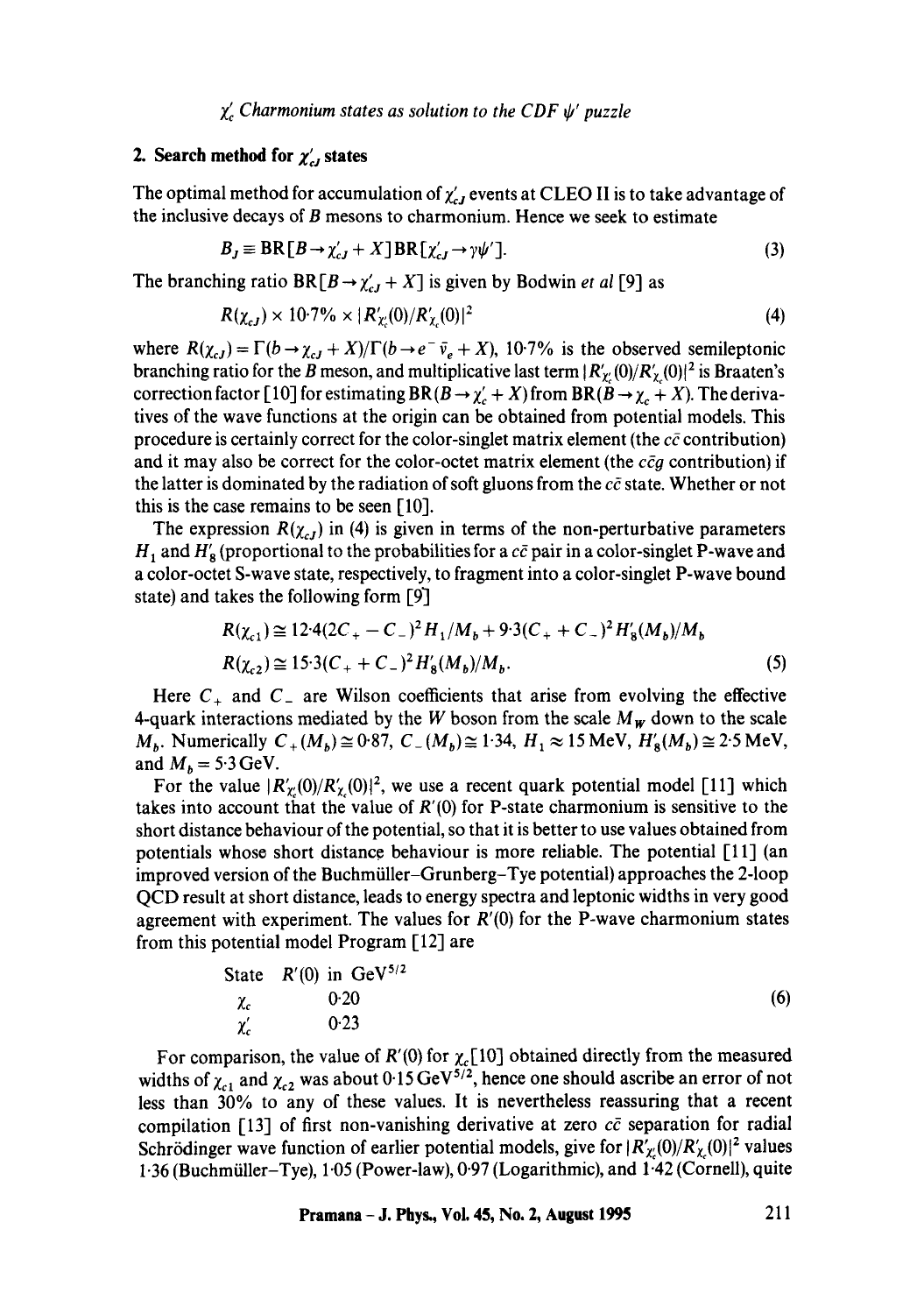*S F Tuan* 

compatible with

$$
\frac{R'_{\chi_{\epsilon}}(0)}{R'_{\chi_{\epsilon}}(0)}\bigg|^{2} = 1.32\tag{7}
$$

of the recent potential model [11].

Assembling the pieces together from (3), (4), (5) and (7), we have for (3) and  $J = 1$ .

$$
B_1 = 2.89 \times 10^{-5}, 1.45 \times 10^{-4}, 2.89 \times 10^{-4}
$$
 (8)

for the respective values of BR $|\chi'_{c1} - \gamma \psi'|$  given in (2). The corresponding values for  $J = 2$  are

$$
B_2 = 3.77 \times 10^{-5}, 1.89 \times 10^{-4}, 3.77 \times 10^{-4}.
$$
 (9)

The world average (WA) and CLEO II measurement [14] for  $BR(B \to \chi_c + X)$  are

$$
BR(B \to \chi_{c1} + X) = 0.42 \pm 0.07\% \text{ (WA)}
$$
  
 
$$
BR(B \to \chi_{c2} + X) = 0.25 \pm 0.10\% \text{ (CLEO)}.
$$
 (10)

For central values of(10), multiplying the above experimental numbers by correction factor (7), we have

$$
BR(B \to \chi_{c1}' + X) = 5.54 \times 10^{-3}
$$
  
\n
$$
BR(B \to \chi_{c2}' + X) = 3.30 \times 10^{-3}.
$$
\n(11)

This compares with the values obtained by scaling the predictions of Bodwin *et al*  [9] for  $BR(B \to \chi_{cJ} + X]$  using the correlation factor (7) of

$$
BR(B \to \chi_{c1}' + X) = 2.8 \times 10^{-3}
$$
  
 
$$
BR(B \to \chi_{c2}' + X) = 3.77 \times 10^{-3}.
$$
 (12)

The agreement seems good for the  $\chi'_{c2}$  case.

The final step is to estimate the number of observed events,  $N_J^{obs}$ . First we note that at CLEO II, the number of produced  $B$  mesons is given by

$$
N_B^{\text{produced}} = \left(\int \mathcal{L} dt\right) \sigma(e^+ e^- \to \Upsilon(4S) \to B\overline{B})2\tag{13}
$$

where on a good year the integrated luminosity  $\int \mathscr{L} dt$  is  $2 fb^{-1}$  of data on tape, the  $\sigma(e^+e^- \rightarrow \Upsilon(4S) \rightarrow BB)$  cross-section is about 1.07 nb, and the factor of 2 takes into account productions of pairs of B mesons in  $\Upsilon$ (4S) decays. The number of observed events  $N_j^{\text{obs}}$  is then given by

$$
N_J^{\text{obs}} = N_B^{\text{produced}} B_J B(\psi' \to J/\psi \pi^+ \pi^-) \left( \sum_{l=e,\mu} B(J/\psi \to l^+ l^-) \right) \varepsilon \tag{14}
$$

where  $B_j$  is defined in (3), and  $\varepsilon$  is the efficiency for detecting  $\psi' \rightarrow J/\psi \pi^+ \pi^-$  in the dilepton mode (about 20% in the CLEO II detector [14]). Hence using theory (8), (9) or (12), we have

$$
N_1^{\text{obs}} = 0.95, 4.77, 9.51 \text{ events}
$$
  
\n
$$
N_2^{\text{obs}} = 1.24, 6.22, 12.40 \text{ events}
$$
 (15)

212 **Pramana - J. Phys., Vol. 45, No. 2, August 1995**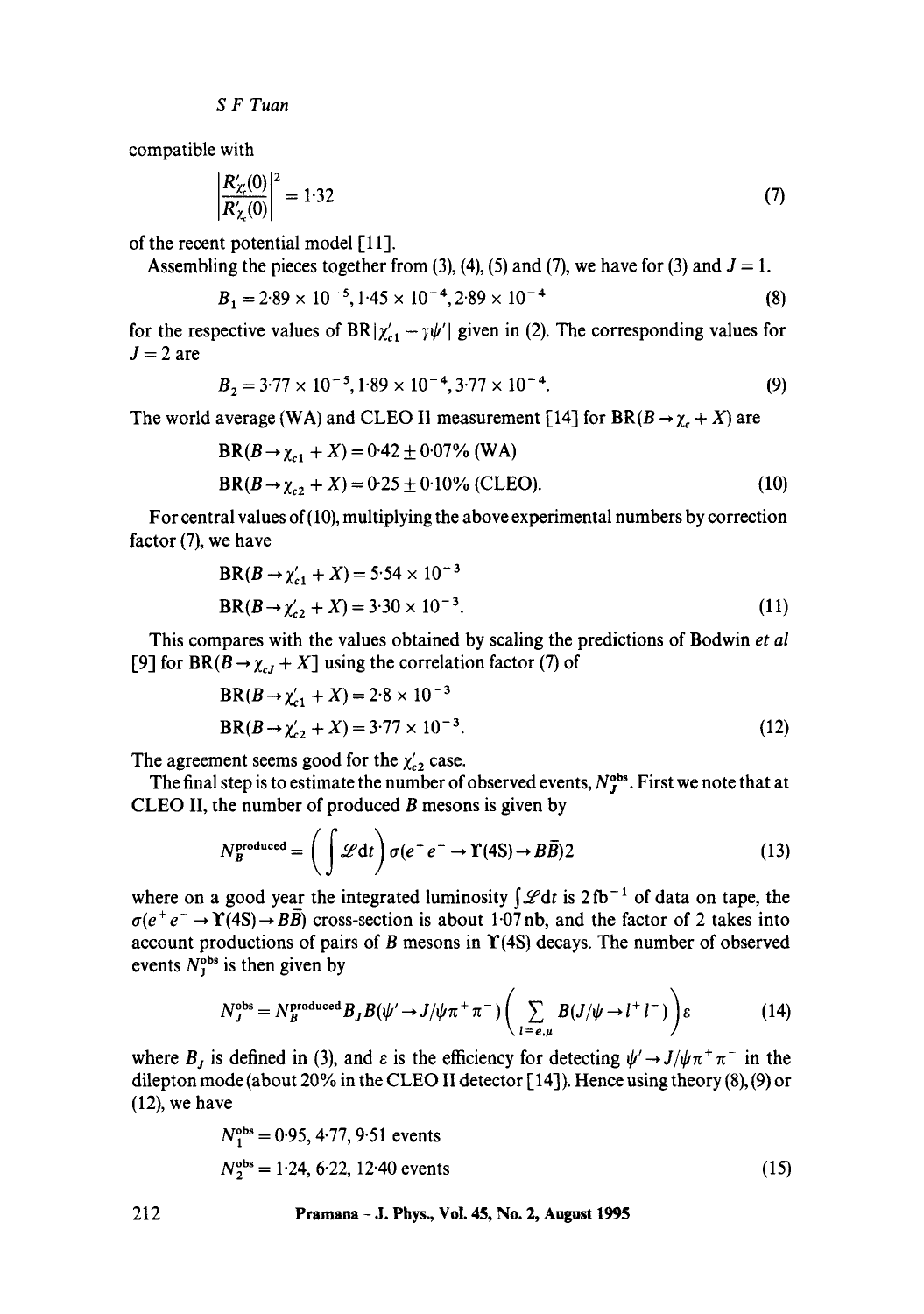for the respective values of  $BR(\chi'_{cJ} \to \gamma \psi')$  given in (2). If we take advantage of the experimentally known branching ratios (10) in deducing (1 I), we have

$$
N_1^{\text{obs}} = 1.82, 9.11, 18.23 \text{ events}
$$
  
\n
$$
N_2^{\text{obs}} = 1.09, 5.43, 10.86 \text{ events}
$$
 (16)

for the respective values of BR $(\chi'_{cf}\to\gamma\psi')$ . The theoretical mass estimates [5]  $M(\chi_{c1}(2P)) = 3950 \text{ MeV}$  and  $M(\chi_{c2}(2P)) = 3980 \text{ MeV}$  are also useful. The approximate locations of these resonances are needed to conduct the experimental search and reduce background.

At CLEO II, the  $\chi'_{c2}$  state can also be searched for via the two photon production of this  $J=2$  state. For instance, the number of events  $N_{\chi}$ , from  $e^+e^- \rightarrow e^+e^-\gamma\gamma \rightarrow$  $e^+e^-\chi'_{c2}$  is estimated to be

$$
N_{\chi_{c2}} = N_{\chi_{c2}} \frac{\sigma(\gamma \gamma \to \chi_{c2}')}{\sigma(\gamma \gamma \to \chi_{c2})} \frac{\text{BR}(\chi_{c2}' \to \psi' \gamma)}{\text{BR}(\chi_{c2} \to J/\psi \gamma)}
$$
  
 
$$
\times \sum_{l = e, \mu} \frac{\varepsilon (l^{+} l^{-} \pi^{+} \pi^{-} \gamma)}{\varepsilon (l^{+} l^{-} \gamma)} \frac{\text{BR}(\psi' \to J/\psi \pi^{+} \pi^{-}) \text{BR}(J/\psi \to l^{+} l^{-})}{\text{BR}(J/\psi \to l^{+} l^{-})}.
$$
 (17)

In a recent paper on measurement of two-photon production of the  $\chi_{c2}$ , Dominick *et al* [15], using 1.5 fb<sup>-1</sup> of data taken with beam energies near the  $\Upsilon$ (4S), 25.4  $\pm$  6.9  $N_{\chi}$ , events were obtained, with efficiency  $\varepsilon(l^+l^-\gamma) = 0.187 \pm 0.003$ . Taking into account that data accumulation is now  $2fb^{-1}$  on  $\Upsilon(4S)$  and  $1fb^{-1}$  in the continuum, the number  $N_{\chi_{c2}}$  can be doubled and we assume that  $\varepsilon(l^+l^-\pi^+\pi^-\gamma) \cong \varepsilon(l^+l^-\gamma)/2$ . For  $BR(\chi'_{c2} \rightarrow \psi' \gamma) = 10\%$  and taking central values for experimental numbers to illustrate, we have

$$
N_{\chi_{c2}} \cong 6 \times \frac{\sigma(\gamma\gamma \to \chi_{c2}^{\prime})}{\sigma(\gamma\gamma \to \chi_{c2})} \text{events.}
$$
 (18)

The cross-section ratio is equal to the  $\Gamma(\chi'_{c2} \to \gamma\gamma)/\Gamma(\chi_{c2} \to \gamma\gamma)$  and is not yet known since the total width  $\Gamma(\chi'_{c2})$  has not yet been measured.

### **3. Conclusions**

We have presented above in § 2 event rates for observing the  $\chi'_{cJ}(J=1, 2)$  in B decays at CLEO II. Though the event rates  $N_J^{\text{obs}}$  given by (15) and (16) are not large even with a year's accumulation of  $B\overline{B}$ , they can be steadily increased by extending the BB accumulation over a period of several years. Furthermore we have been surprised by how large the branching ratios  $BR(\chi'_{cJ} \to \chi \psi')$  can be in § 1, given the known and sizable  $[8] BR(\chi_{b1} \to \gamma + \Upsilon(2S)) \approx (21 \pm 4\%)$  and  $BR(\chi_{b2} \to \gamma + \Upsilon(2S)) \approx (16.2 \pm 2.4)\%$ . Hence optimistically we can expect  $N_J^{\text{obs}}$  to be in the range of 10-20 events for an integrated luminosity of 2 fb<sup>-1</sup>, as needed to explain the CDF  $\psi'$  anomaly [1]. Estimates for 2 $\gamma$ production of  $\chi'_{c2}$  are given in (17) and (18). At CDF the invariant mass spectrum of  $\gamma\psi'$ combination can be studied. This possibility should be explored in parallel with the CLEO effort.